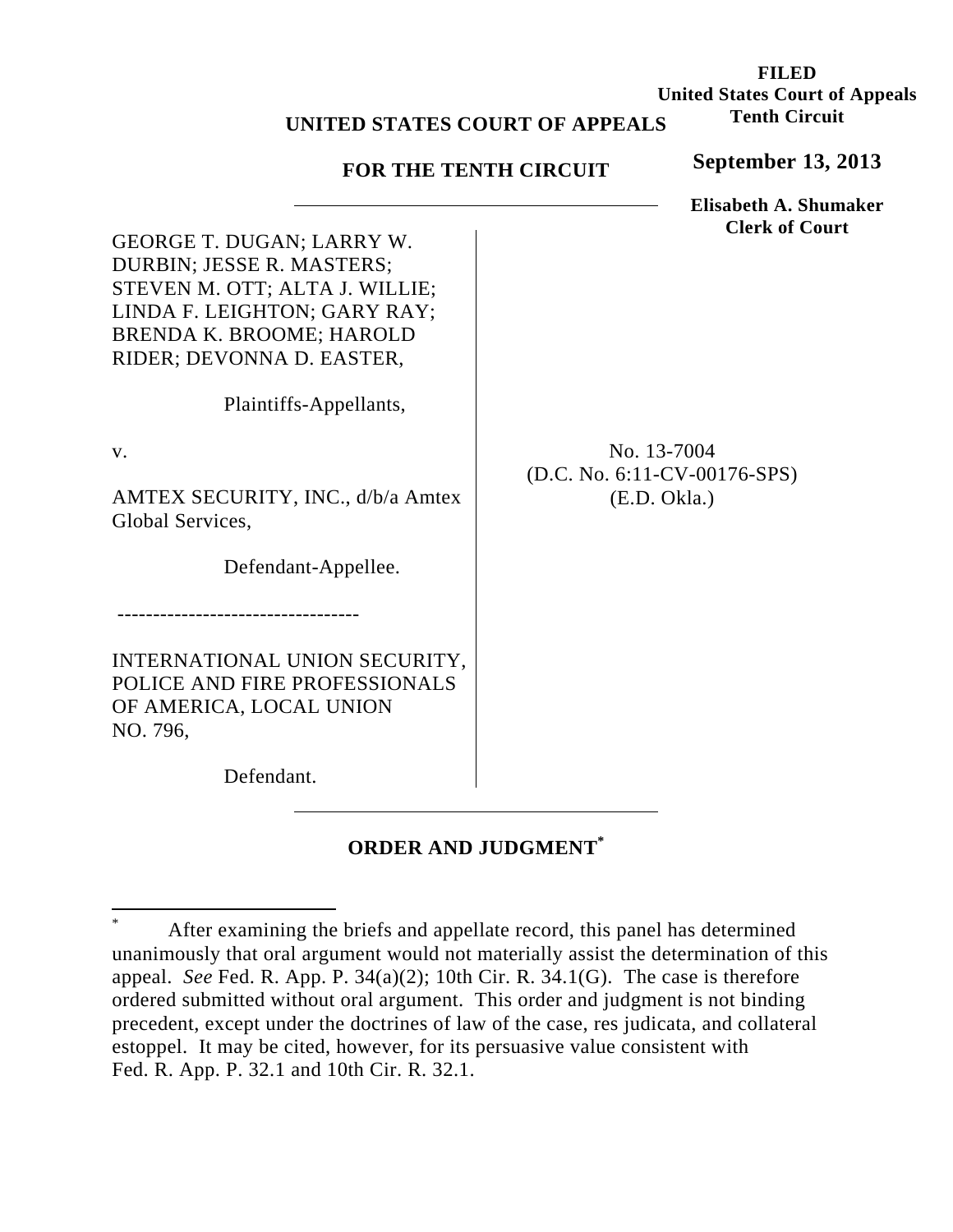Before **MATHESON**, Circuit Judge, **PORFILIO**, Senior Circuit Judge, and **O'BRIEN**, Circuit Judge.

 Plaintiffs George T. Dugan; Larry W. Durbin; Jesse R. Masters; Steven M. Ott; Alta J. Willie; Linda F. Leighton; Gary Ray; Brenda K. Broome; Harold Rider; and Devonna D. Easter appeal the magistrate judge's grant of summary judgment in favor of their former employer, Amtex Security, Inc. ("Amtex"). Plaintiffs claimed unlawful age discrimination under the Age Discrimination and Employment Act ("ADEA"). Although the plaintiffs' claims against another party were not resolved, the magistrate judge certified his judgment for immediate appeal under Fed. R. Civ. P. 54(b). We have jurisdiction under 28 U.S.C. § 1291 and affirm.

 The parties consented to proceed before a magistrate judge pursuant to 28 U.S.C. § 636(c). His order accurately and thoroughly recounts the factual and procedural background of this case, and we briefly summarize only the most salient facts. Amtex provides security guards to the United States Army under a contract requiring guards to pass an annual physical agility test ("PAT") prescribed by Army Regulation ("AR") 190-56. Prior to 2010, the PAT divided agility standards by age. The Army revised AR 190-56 in 2009, requiring all guards to meet the same standards regardless of age. The plaintiffs, all over age 50, were employed by Amtex as Army-contract security guards. Amtex began using the new PAT in January 2010. The plaintiffs failed to pass that PAT in September 2010, and again in December 2010, after which Amtex terminated them.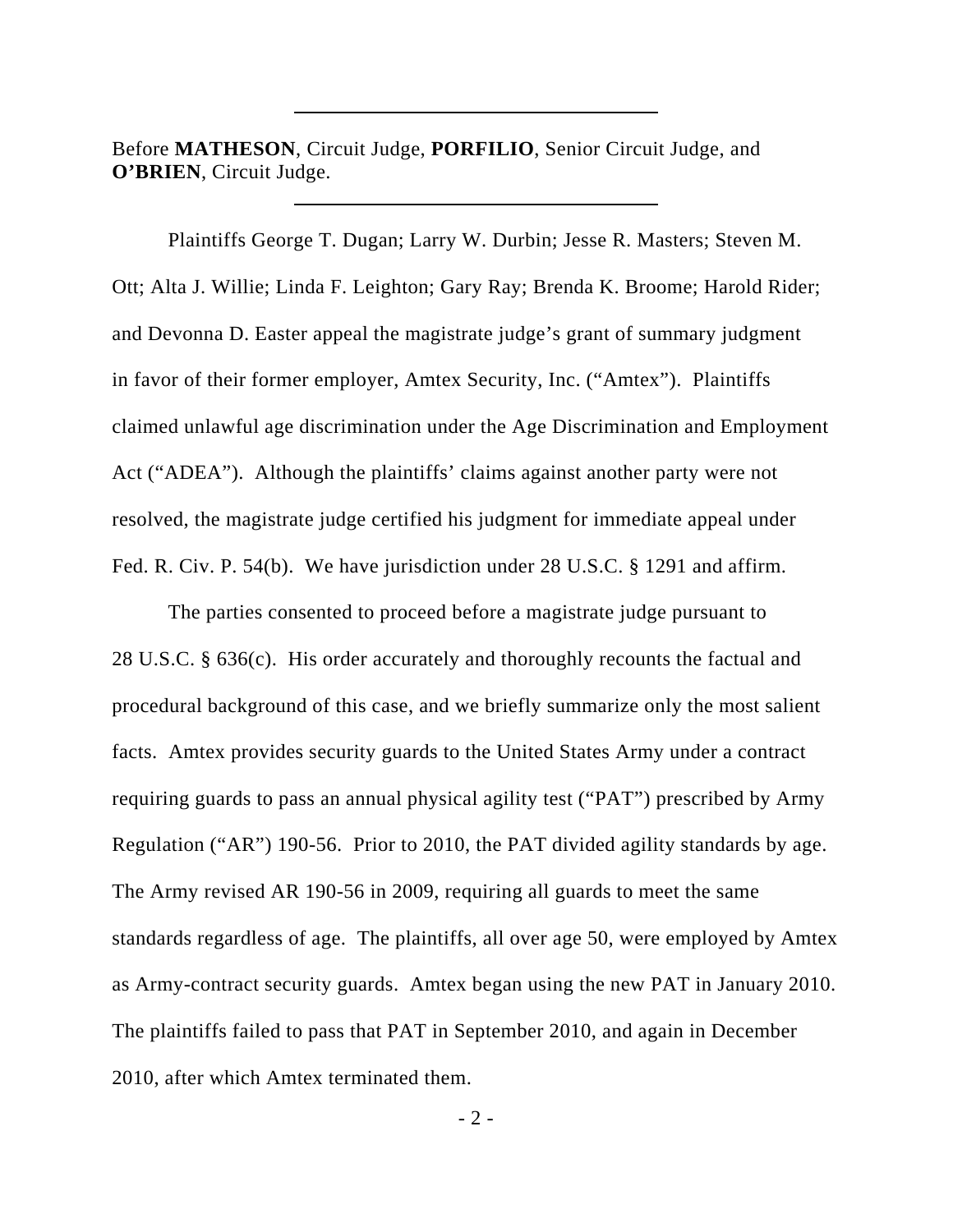Applying the traditional burden-shifting analysis for discrimination claims, the magistrate judge ruled that the plaintiffs had established a prima facie claim of disparate treatment under the ADEA. He also ruled that Amtex's proferred reason for terminating the plaintiffs—because they failed the PAT—was a legitimate, non-discriminatory reason for the adverse action. The plaintiffs sought to meet their burden to show Amtex's proferred reason was a pretext for discrimination. They argued Amtex could have delayed implementation, or sought an exemption from, the new PAT. They also argued Amtex could have permitted them to take an alternate test permitted by AR 190-56 for medical reasons, as a 55-year old Amtex guard was allowed to do. In reply, Amtex presented evidence the Army required implementation of the new PAT in January 2010; that Amtex was required to comply with the new PAT, and that the Army, not Amtex, refused to allow the plaintiffs to take an alternate test. The magistrate judge ruled that the plaintiffs failed to present evidence of pretext sufficient to permit an inference of age discrimination. *See Swackhammer v. Sprint/United Mgmt. Co.*, 493 F.3d 1160, 1169 (10th Cir. 2007) (holding evidence of pretext defeats summary judgment if it could reasonably lead to an inference of discrimination).

 The magistrate judge also ruled that the plaintiffs had established a prima facie disparate impact claim under the ADEA, given its evidence the new PAT caused a significant disparate impact on older workers. He further ruled that Amtex met its burden of producing evidence that its use of the new PAT was based on a reasonable

- 3 -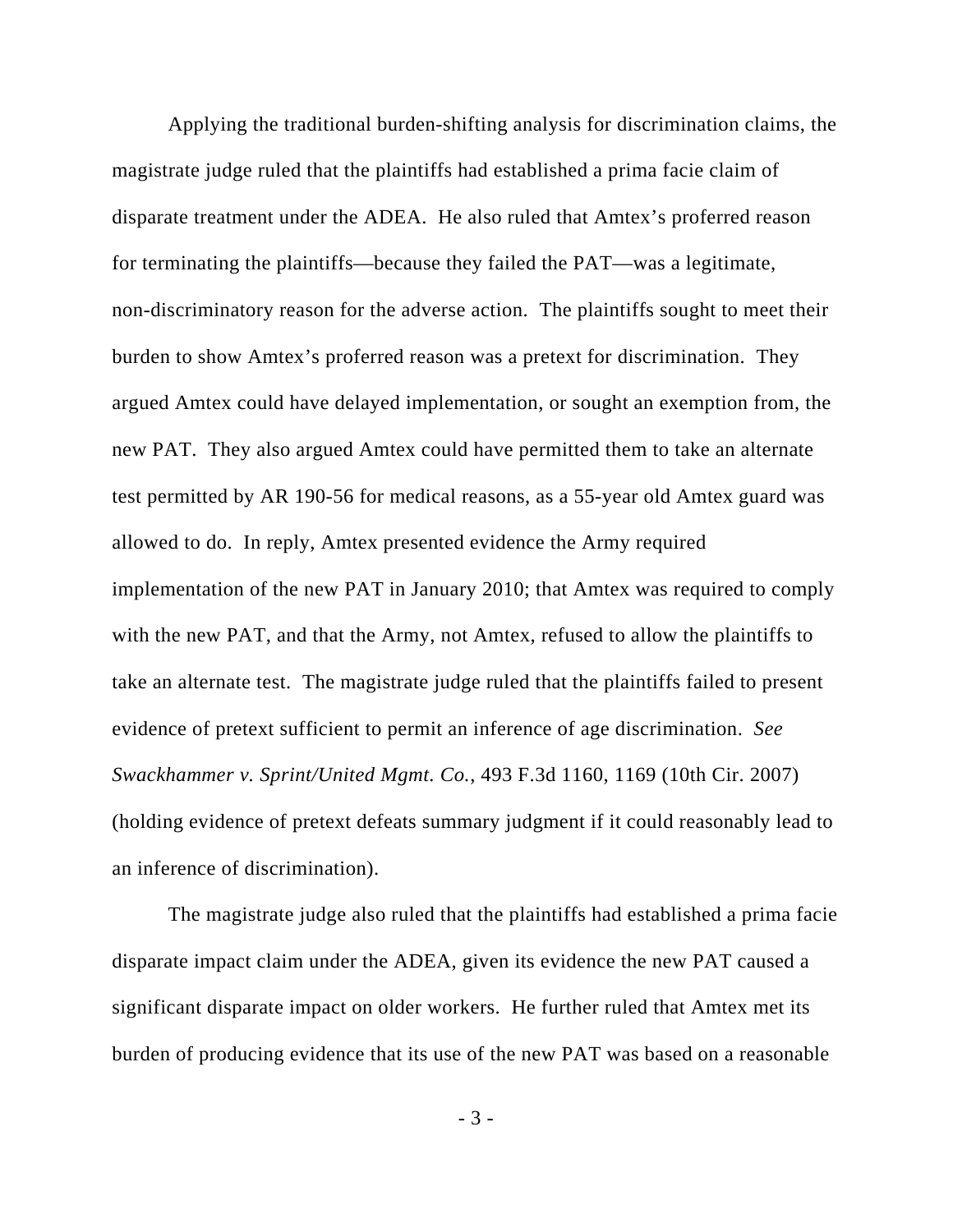factor other than age, namely to satisfy the requirements of its contract with the Army. Finally, he concluded the plaintiffs failed to present any evidence from which a jury could conclude that compliance with the new PAT was unreasonable. *See Pippin v. Burlington Res. Oil & Gas Co*., 440 F.3d 1186, 1200 (10th Cir. 2006) (holding employee must persuade factfinder the employer's asserted basis for the neutral policy is unreasonable). Thus, the magistrate judge granted summary judgment in favor of Amtex.

 On appeal, the plaintiffs contend that (1) they presented sufficient evidence of pretext on their disparate treatment claim; (2) the magistrate judge erroneously ruled Amtex only needed to present evidence it honestly believed its proffered reasons and acted in good faith upon those beliefs; and (3) compliance with the new PAT standards were unreasonable because not all their job functions required strenuous physical training. We have conducted an independent review of the appellate record, and the summary judgment order, and we have thoroughly considered the parties' briefs and arguments on appeal. We conclude the magistrate judge applied correct legal standards, and we agree with his well-reasoned analysis and conclusions that the plaintiffs failed to create a genuine issue of fact as to either pretext or the reasonableness of Amtex's business need to comply with its contractual PAT obligations. We therefore affirm the entry of summary judgment in favor of Amtex